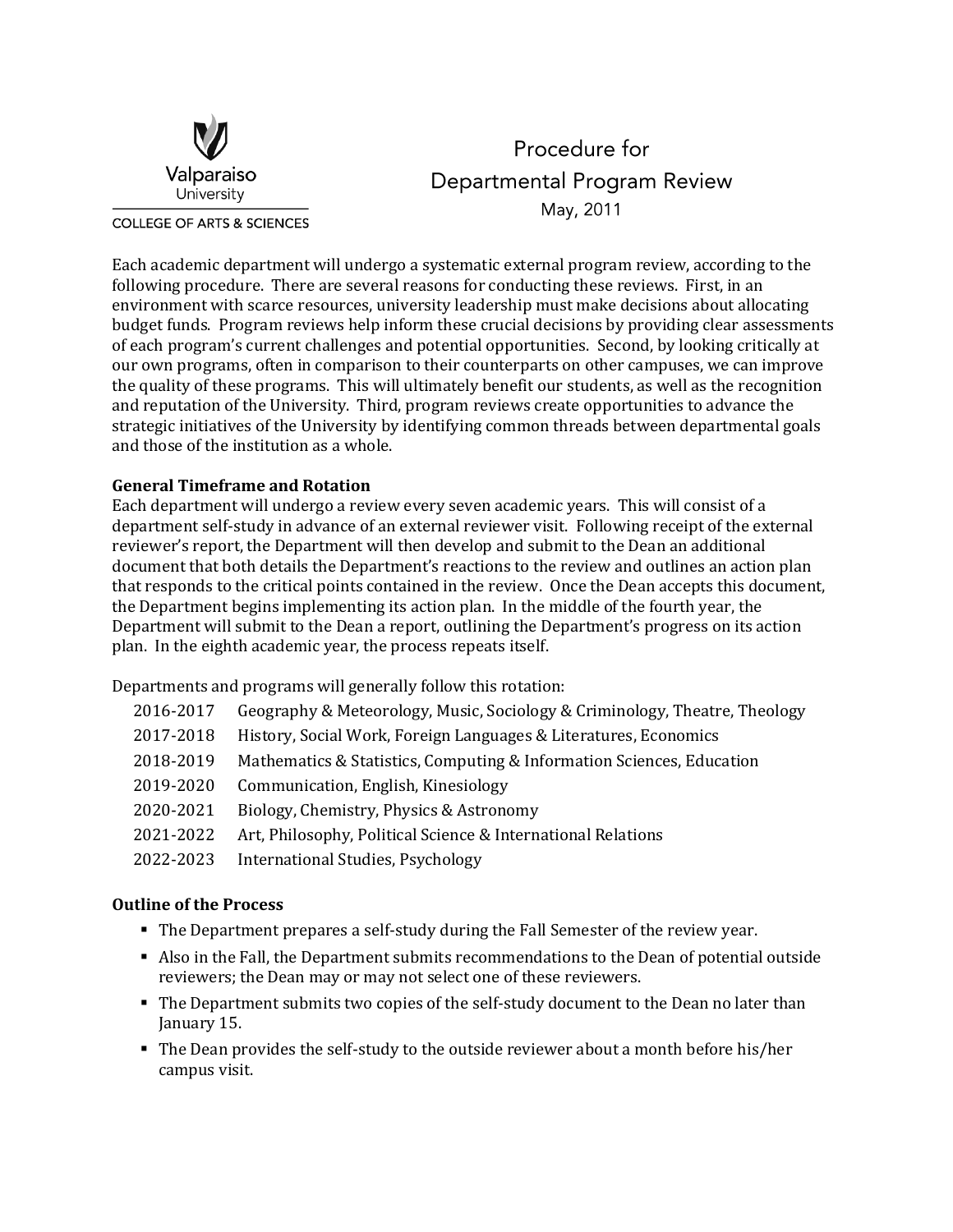- The outside reviewer visits campus and conducts his/her investigation, roughly in February or March.
- The outside reviewer submits his/her report to the Dean no later than the end of April.
- The Dean reviews the report and shares it with the department chair.
- The Dean provides, at the Department's request, funds for a modest one-day faculty retreat to discuss the external reviewer's report.
- The department chair, in consultation with his/her faculty, develops and submits a statement of response and an action plan to the Dean no later than June 15.
- The Dean responds to the Department, either accepting the action plan or returning it for further work until it is acceptable, but no later than September 1.
- The Department submits a progress report to the Dean on its actions by January 15 of the third year following the outside reviewer's campus visit.
- The Dean responds to the Department's progress report by May 31.
- The process repeats itself in the Fall of the eighth year since the beginning of the cycle.

#### **Content of the Self-Study Report**

In advance of the site visit of the external reviewer, each department will prepare a self-study report that adheres to the following table of contents. The report should be collected in a three-ring binder or a spiral-bound document. Some elements of this report consist of existing documents that require little or no additional commentary. Other elements will require narrative explanation, which the Department should craft tightly and concisely. The Department may include additional supporting materials in the appendix, but these should be kept to a minimum.

#### *Table of Contents*

## **I. Background Information**

- a. University, College, and Department Mission Statements
- b. Brief Program History
- c. List of Faculty and Staff Members
- d. Program Offerings (majors, minors, tracks, etc.)
- e. Five-Year Student Credit Hour and Program Graduate Data

#### **II. Student Learning, Advising, and Placement**

- a. Department's Educational Objectives
- b. Current Assessment Plan and Recent Results
- c. Means of Evaluating Student Performance
- d. Departmental Advising Program
- e. Placement and Performance of Recent Graduates

#### **III. Faculty-Work, Accomplishments, and Evaluation**

- a. Faculty Competencies / Areas of Strength in the Discipline(s)
- b. Faculty Workload and Responsibilities
- c. Evidence of Teaching Quality
- d. Faculty Scholarly Productivity (books, articles, grants, etc.)
- e. Procedure for Faculty Evaluation and Recent Results
- f. Staffing Levels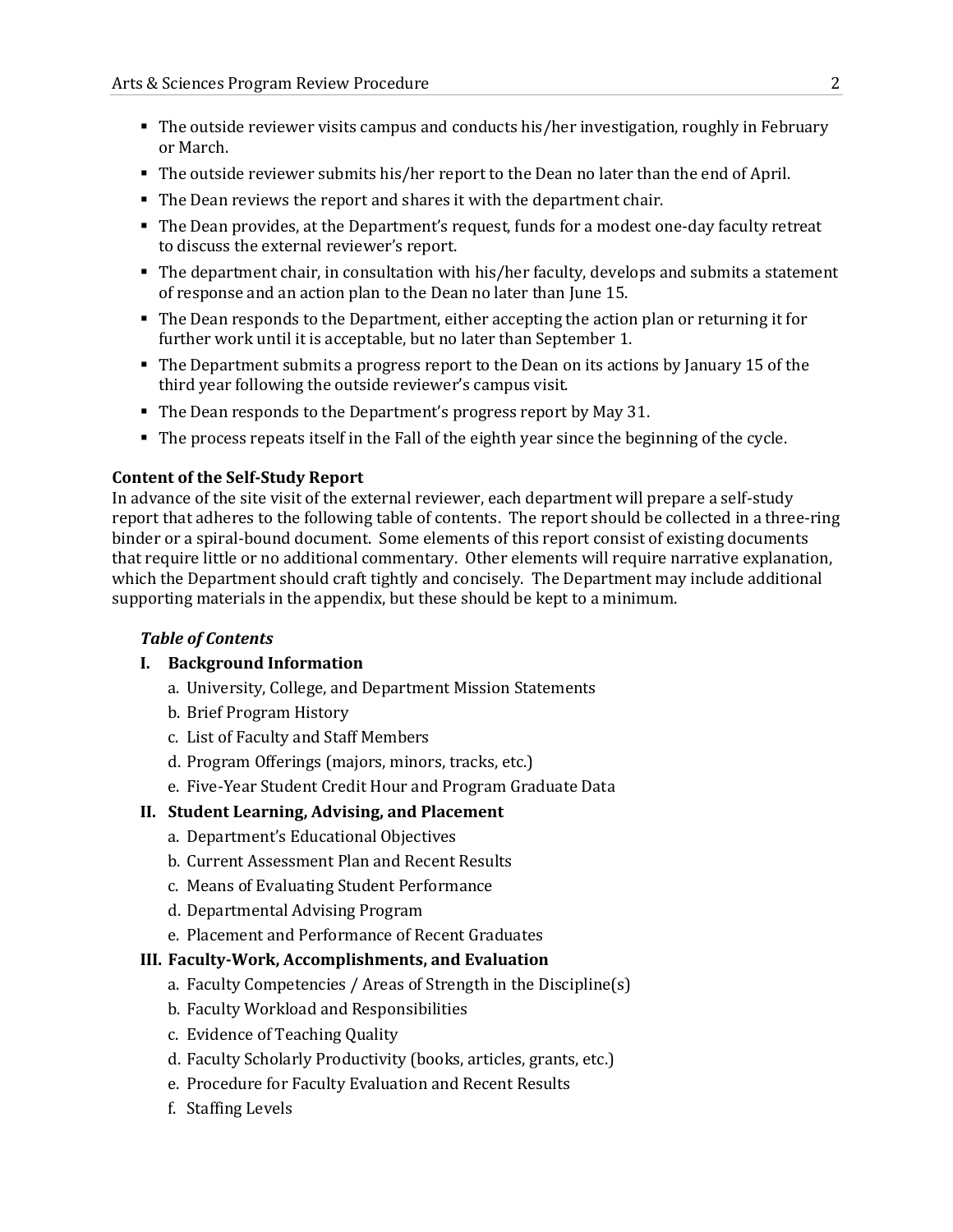## **IV. Curriculum**

- a. Major / Minor Program Requirements
- b. Course Offerings
- c. Procedure for Faculty Review of Curriculum
- d. Role in General Education (course offerings, CORE instruction, etc.)
- e. Role in Graduate Studies (programs, courses, etc.)

### **V. Infrastructure**

- a. Budget and Resources
- b. Facilities and Equipment
- c. Support Staff

## **VI. Critical Self-Assessment**

- a. Areas of Departmental Strength
- b. Areas of Departmental Weakness
- c. Main Contributions to the University
- d. Overall Departmental Health

**Appendix A: Faculty Curriculum Vitae**

**Appendix B: Current Departmental Listing from the** *General Catalog*

**Appendix C: Course Syllabi for the Previous Two Academic Years**

**Appendix D: Course Offerings for the Previous Five Academic Years by Semester**

### **Guiding Questions**

What follows here is a series of prompts and questions that should help shape the commentary on various items in the Self-Study Report.

- *I. Background Information:* Describe the mission and goals of your department, as well as its history. Who are the current members of your department? What majors/minors does your department offer? Is your department involved in our graduate offerings, or does it operate almost exclusively in the undergraduate realm? (The student-credit-hour data and numbers of graduates will be provided to you by the Dean's Office.)
- *II.a Educational Objectives:* List your department's educational or learning objectives for students in your program(s). How did you arrive at these specific objectives?
- *II.b Assessment:* Describe your department's assessment program, distinguishing between efforts to assess your disciplinary program(s) from those to assess general education offerings. Provide copies of your current assessment plan and the last few reports to the Assessment Committee. Do the syllabi in your department's courses all contain stated learning goals/objectives? Does your department have at least one meeting per year dedicated to assessment?
- *II.c Student Performance:* Describe the level of performance of the students in your department. Do you have a sense of the academic credentials of the students entering your program(s), in terms of SAT/ACT scores, high school GPA, overall preparation for college? Does your program have any formal requirements to enter or remain in your program(s)? What is the grade distribution/average GPA across your courses? Must your students pass lower-level prerequisite courses before taking upper-level courses in your program(s)? How often do students complete Honors Work in your department? How many students graduate with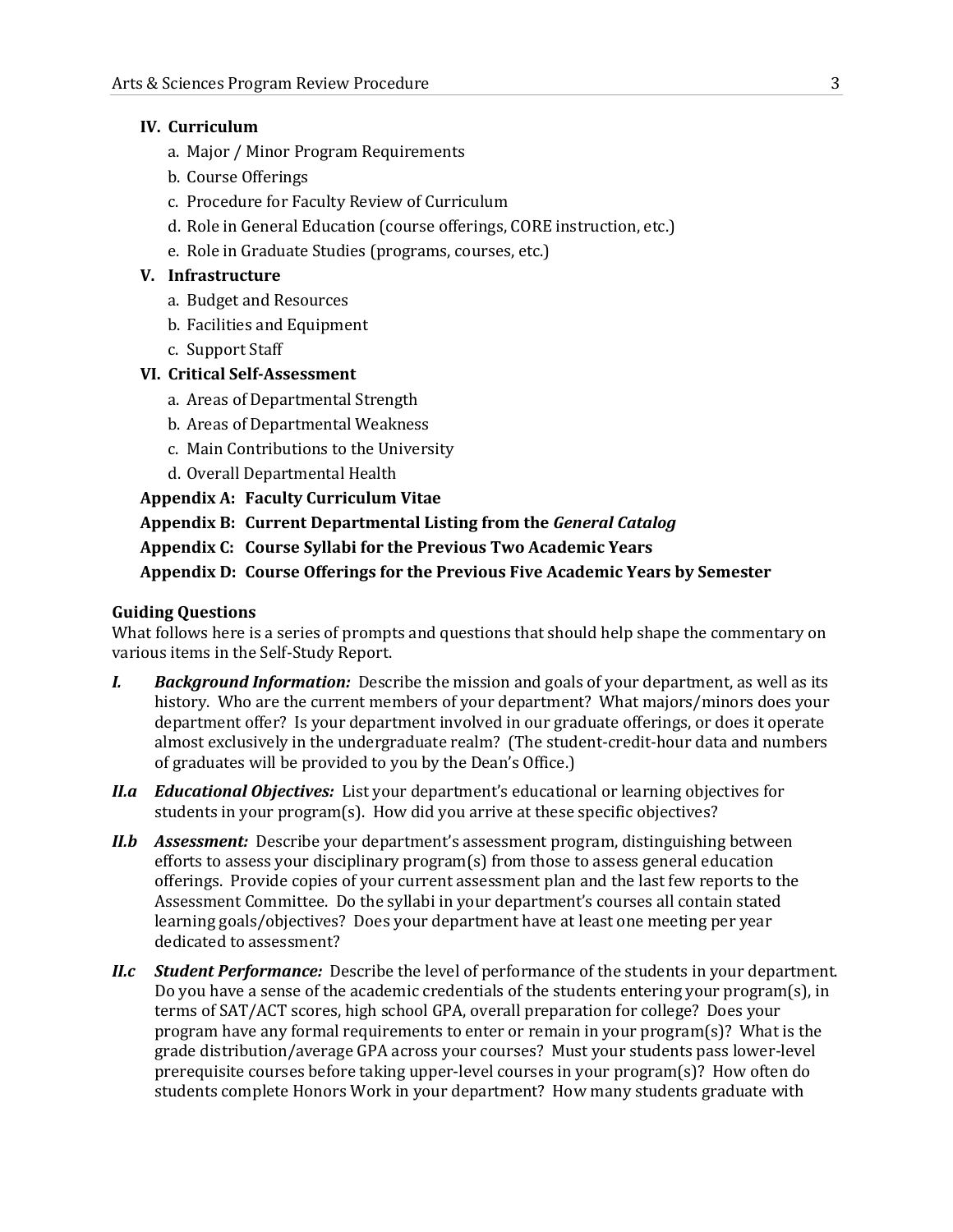honors or other forms of recognition? Provide any other information that speaks to the rigor of your program(s) and the achievement of your students.

- *II.d Academic Advising:* Describe how your department/program handles academic advising. Is there a primary/sole academic advisor in your department, or is this responsibility shared by several/all faculty members? How do you prepare or train faculty to serve as effective academic advisors? How do you keep experienced advisors educated and up to date on changing academic requirements and advising techniques? How many students does each faculty member advise?
- *II.e Placement and Performance of Graduates:* Describe your efforts to prepare students for professional placement in your field and information you provide them to help them on career options. How well do your students do on standardized exams like the GRE, LSAT, etc.? What proportion of your students goes on to pursue graduate degrees in your field? At what institutions do your graduates study? For those seeking employment immediately after graduation, list some of the firms/agencies and positions they obtain. Do you have a plan or procedure for tracking your students' professional progress after graduation? Provide any evidence you have of the quality of your graduates, including national awards or fellowships.
- *III.a Faculty Competencies*: Describe the main areas of competency of your faculty within their field(s). What strengths do they exhibit? Do they offer expertise on the "cutting edge" of their discipline? Are there any glaring gaps or omissions in their expertise?
- *III.b Faculty Workload and Responsibilities*: Describe the workload of your faculty. Is work within the Department fairly evenly distributed, or do a few members carry a disproportionate share of the load in terms of advising, course enrollment, committee work, etc. Do your faculty receive load credit for any work beside teaching?
- *III.c Teaching Quality:* Describe the quality of teaching delivered by your department. What evidence do you have that your faculty members are good teachers? How often do you conduct peer evaluations of teaching in your department? Are peer evaluations limited strictly to junior/untenured faculty members, or do tenured faculty members also regularly undergo peer evaluation? Describe the efforts of your faculty refine and improve their teaching. Does your faculty routinely employ technology in the classroom? What kinds of teaching formats does your department employ (lecture, discussion, laboratory, studio, etc.). List any teaching awards that your faculty members have won.
- *III.d Faculty Scholarly Productivity:* Describe the major accomplishments of the faculty in terms of its scholarly output, ongoing professional development, and disciplinary engagement on the regional, national, and international scale. Have your faculty members demonstrated commitment to ongoing scholarly activity? Does each faculty member have a research agenda? Describe any significant research grants or funded projects by your faculty. To what degree does the faculty research in your department engage undergraduate students? What roles, if any, have your faculty members played in professional organizations or associations in your discipline? What is the record of your faculty in attending disciplinary conferences?
- *III.e Faculty Evaluation:* Describe the efforts in your department to evaluate its faculty. How do you prepare faculty members for tenure and promotion? How do you evaluate and mentor junior faculty? Do you have written departmental standards for tenure and promotion to associate professor? To full professor? Once faculty members are tenured, to what degree do you evaluate their work? What have these evaluations shown recently?
- *III.f Staffing Levels:* Describe the current number of faculty members in your department. Has this number been steady in the past few years, or have you experienced a reduction or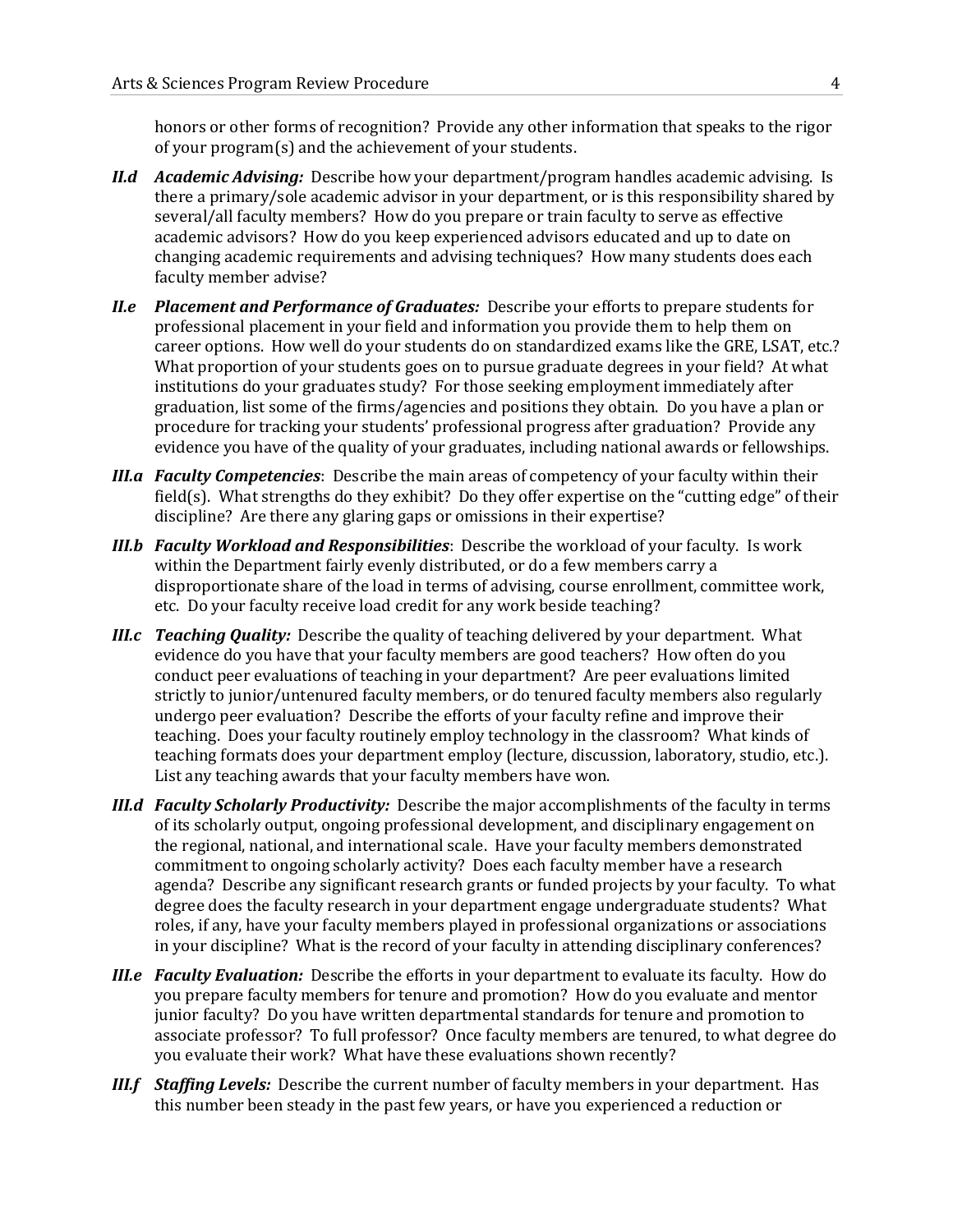increase? Would you describe your staffing level as sufficient or insufficient for delivering your curriculum? If insufficient, based on what measure or evidence?

- *IV.a Program Requirements:* Provide an outline of the credit and course requirements of each major and minor program you offer, including tracks or concentrations within the major.
- *IV.b Course Offerings:* Describe the breadth and depth of your course offerings. How often do you offer your courses? How do you select which faculty members teach which courses? Do you routinely have under-enrolled courses or cancelled courses? Do you routinely have courses with waitlists that you cannot accommodate?
- *IV.c Faculty Review of Curriculum:* Describe how your faculty reviews your curricular offerings. To what degree do you believe you offer a coherent curriculum in step with the best practices in your field? Is your curriculum innovative or out of date? Is your curriculum specialized in some way, or does it strive to provide broad coverage across many areas of your discipline? As a department, do you routinely review the syllabi of your various courses, or are individual faculty left to develop and revise their own courses independent of their colleagues' review and input?
- *IV.d General Education:* Describe your department's general education course offerings. What role does your department play within our general education program? Do all of your faculty members teach equally in your general education courses, or do only a few faculty members serve in this way?
- *IV.e Graduate Education:* Describe your department's involvement with, or contributions to, graduate education on campus. Has your department been heavily involved in developing and offering graduate courses/programs, or have you not yet found an opportunity for this?
- *V.a Budget and Resources:* Describe the budget and resource situation of your department. Has your budget been adequate to support your department's stability and performance, or are there areas where you can document inadequate resources? Has your budget kept pace with rising costs for supplies and services? Has your budget been adequate to procure and maintain essential pieces of equipment or technology? Beyond annual budget lines, what other forms of support, if any, has your department obtained (external grants, internal grants, Dean's Annual Fund, departmental endowment, department gift fund, etc.)? How have you used these funds? Does your department have the technology it needs to achieve its mission?
- *V.b Facilities:* Describe the current state of your department's facilities. Does your department occupy a building or portion of a building with both classrooms and offices, or does your faculty largely teach courses in general/shared classroom spaces? Does your department have specialized facilities needs, such as scientific labs, performance spaces, equipment storage, or computer classrooms? Are the spaces you have for these needs adequate and well maintained, or not?
- *V.c Support Staff:* Describe the current level of support staffing in your department. Does your department have its own administrative assistant, or does it share an assistant with another program? Do you have other, specialized support staff for laboratory, studio, or technology functions? Is your current level of staffing adequate to support your program(s)?
- *VI. Critical Self-Assessment:* Discuss what your faculty members consider to be the Department's main strengths and weaknesses.
- *VI.c Contributions to the University:* Describe your department's contributions to the University and our campus community. What committees or governance bodies have your faculty and staff members served on? Beyond academics, does your department provide the campus with